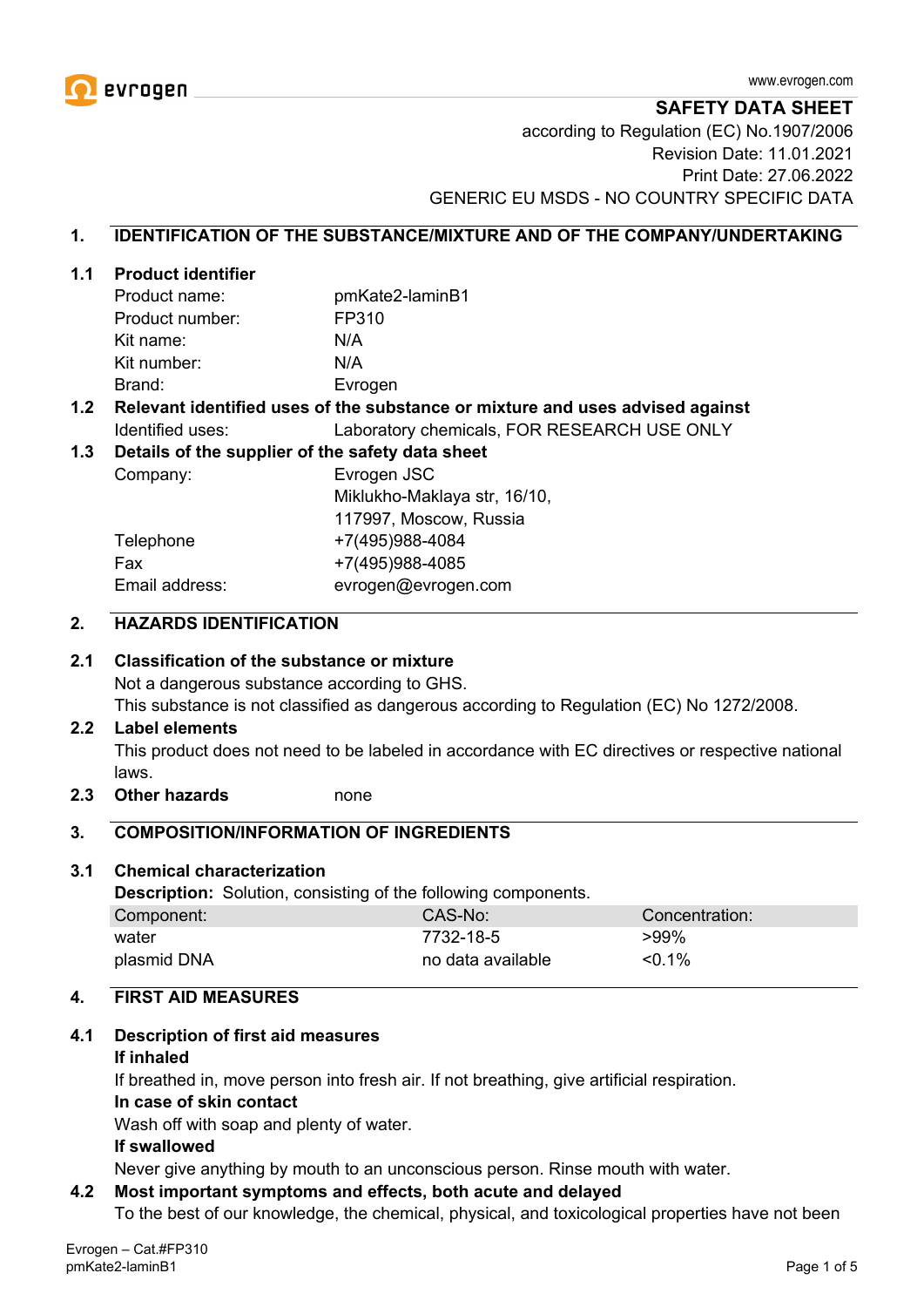thoroughly investigated.

**4.3 Indication of immediate medical attention and special treatment needed** no data available

#### **5. FIRE-FIGHTING MEASURES**

- **5.1 Extinguishing media Suitable extinguishing media** Use water spray, alcohol-resistant foam, dry chemical or carbon dioxide.
- **5.2 Special hazards arising from the substance or mixture** Nature of decomposition products not known.
- **5.3 Precautions for fire-fighters** Wear self contained breathing apparatus for fire fighting if necessary.
- **5.4 Further information** no data available

## **6. ACCIDENTAL RELEASE MEASURES**

- **6.1 Personal precautions, protective equipment and emergency procedures** Avoid dust formation. Avoid breathing vapors, mist or gas.
- **6.2 Environmental precautions** Do not let product enter drains.
- **6.3 Methods and materials for containment and cleaning up** Sweep up and shovel. Keep in suitable, closed containers for disposal.
- **6.4 Reference to other sections** For disposal see section 13.

## **7. HANDLING AND STORAGE**

## **7.1 Precautions for safe handling**

Provide appropriate exhaust ventilation at places where dust is formed. Normal measures for preventive fire protection.

- **7.2 Conditions for safe storage, including any incompatibilities** Store in cool place. Keep container tightly closed in a dry and well-ventilated place. Recommended storage temperature: -20 °C
- **7.3 Specific end uses** No further relevant information available

## **8. EXPOSURE CONTROLS/PERSONAL PROTECTION**

## **8.1 Control parameters**

## **Ingredients with limit values that require monitoring at the workplace**

The product does not contain any relevant quantities of materials with critical values that have to be monitored at the workplace.

#### **Additional information**

The lists valid during the making were used as basis.

## **8.2 Exposure controls**

## **Personal protective equipment:**

## **General protective and hygienic measures**

The usual precautionary measures are to be adhered to when handling chemicals.

#### **Respiratory protection**

Respiratory protection is not required. Where protection from nuisance levels of dusts are desired, use type N95 (US) or type P1 (EN 143) dust masks. Use respirators and components tested and approved under appropriate government standards such as NIOSH (US) or CEN (EU). **Skin protection**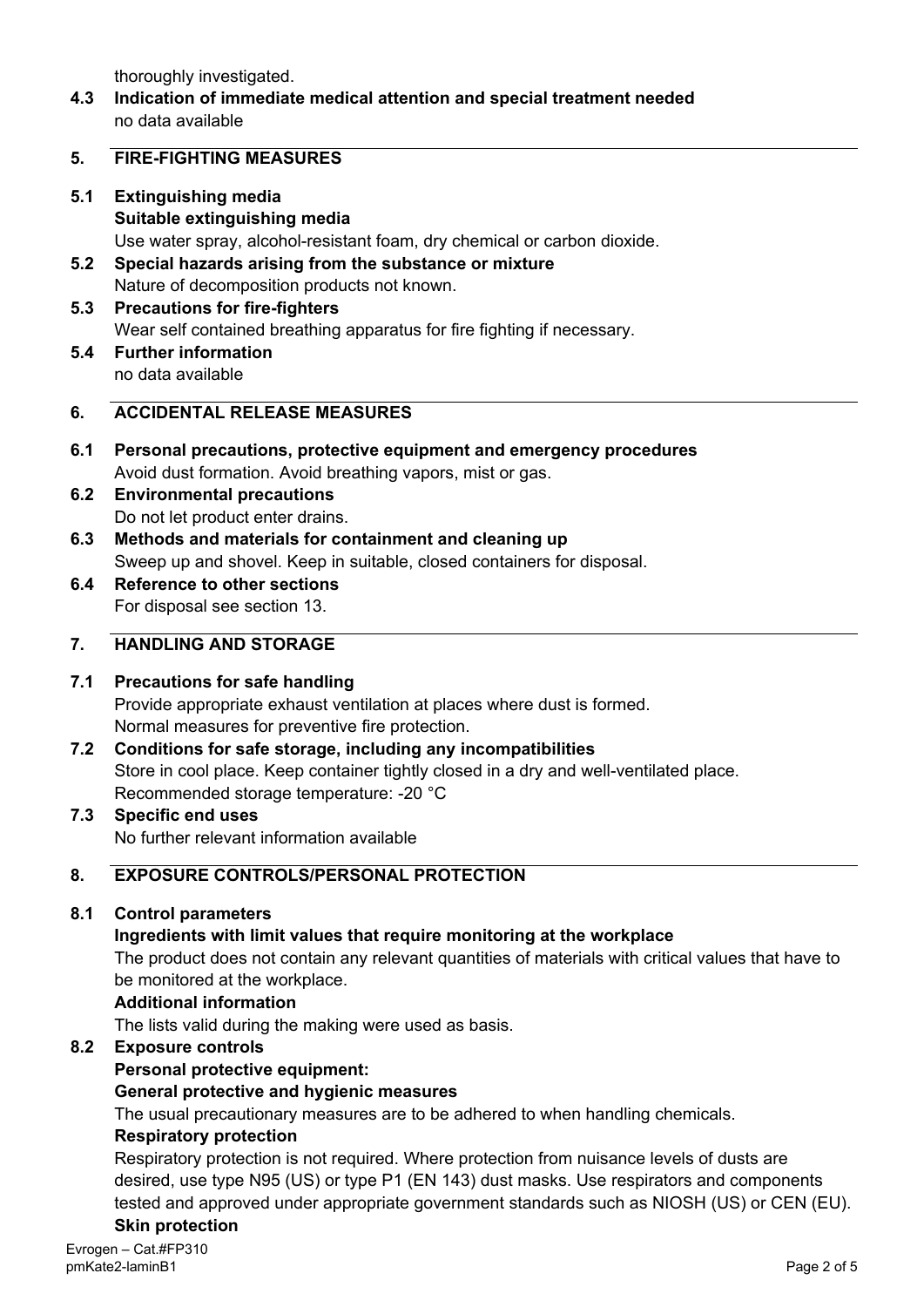Handle with gloves. Gloves must be inspected prior to use. Use proper glove removal technique (without touching glove's outer surface) to avoid skin contact with this product. Dispose of contaminated gloves after use in accordance with applicable laws and good laboratory practices. Wash and dry hands.

## **Eye protection**

Use equipment for eye protection tested and approved under appropriate government standards such as NIOSH (US) or EN 166(EU).

# **9. PHYSICAL AND CHEMICAL PROPERTIES**

## **9.1 Information on basic physical and chemical properties**

|     | Appearance                                   | Form: Liquid              |
|-----|----------------------------------------------|---------------------------|
|     |                                              | <b>Colour: Colourless</b> |
|     | Odour:                                       | Characteristic            |
|     | Odour threshold                              | no data available         |
|     | рH                                           | no data available         |
|     | Melting/freezing point                       | no data available         |
|     | Initial boiling point and boiling range      | no data available         |
|     | Flash point                                  | no data available         |
|     | Evaporation rate                             | no data available         |
|     | Flammability (solid, gas)                    | no data available         |
|     | Upper/lower flammability or explosive limits | no data available         |
|     | Vapour pressure                              | no data available         |
|     | Vapour density                               | no data available         |
|     | Relative density                             | no data available         |
|     | Water solubility                             | no data available         |
|     | Partition coefficient: noctanol/water        | no data available         |
|     | Autoignition temperature                     | no data available         |
|     | Decomposition temperature                    | no data available         |
|     | Viscosity                                    | no data available         |
|     | <b>Explosive properties</b>                  | no data available         |
|     | Oxidizing properties                         | no data available         |
| 9.2 | <b>Other safety information</b>              |                           |

no data available

# **10. STABILITY AND REACTIVITY**

# **10.1 Reactivity**

- no data available
- **10.2 Chemical stability** no data available
- **10.3 Possibility of hazardous reactions** No dangerous reactions known
- **10.4 Conditions to avoid** no data available
- **10.5 Incompatible materials** no data available
- **10.6 Hazardous decomposition products** No dangerous decomposition products known

# **11. TOXICOLOGICAL INFORMATION**

**11.1 Information on toxicological effects Acute toxicity:** no data available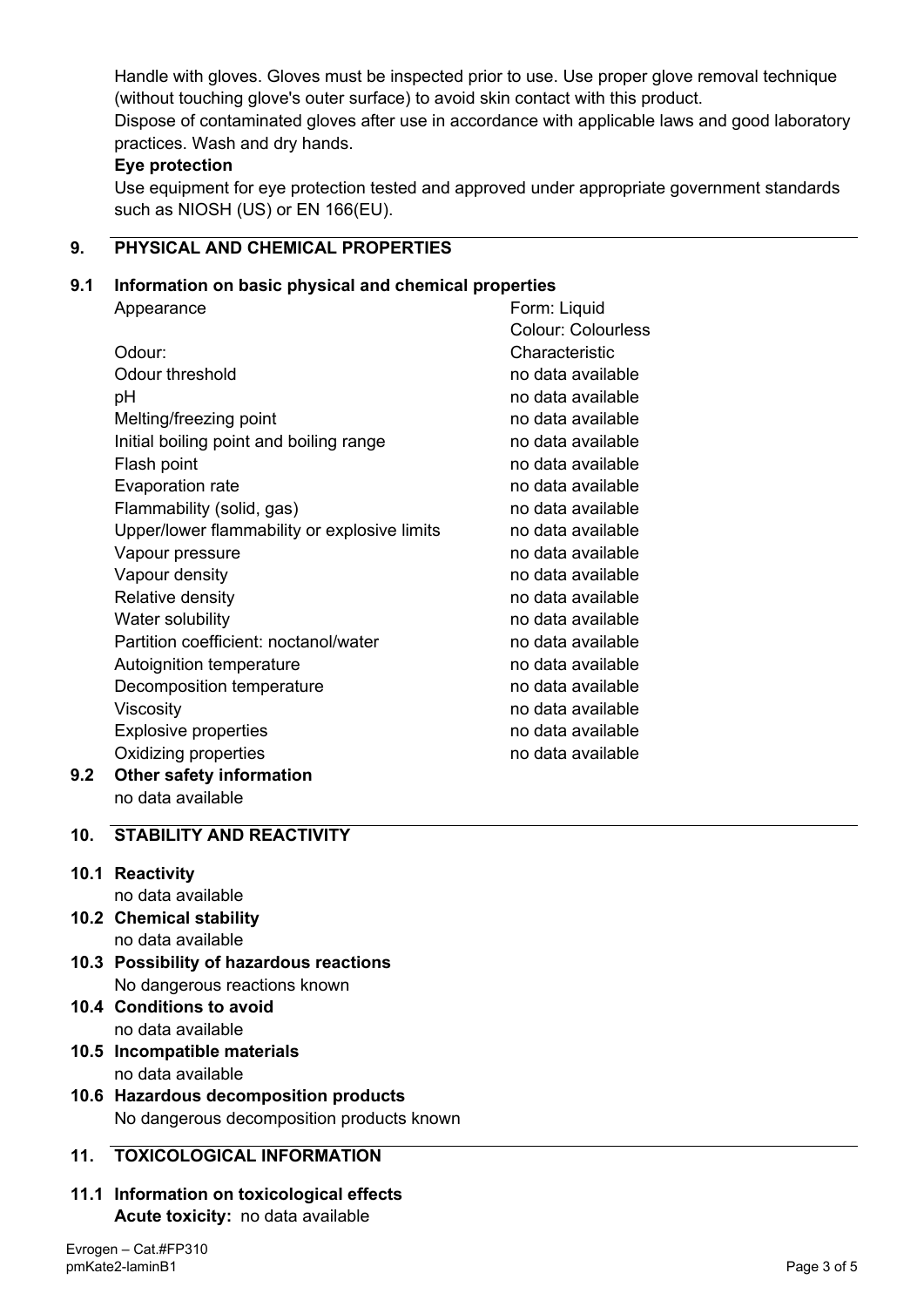## **Primary irritant effect on the skin:** not determined

**Primary irritant effect on the eye:** not determined

**Sensitization:** No sensitizing effects known.

#### **Signs and Symptoms of Exposure:**

To the best of our knowledge, the chemical, physical, and toxicological properties have not been thoroughly investigated.

## **Additional toxicological information:**

When used and handled according to specifications, the product does not have any harmful effects to our experience and the information provided to us.

The product is not subject to classification according to the latest version of the EU lists.

## **12. ECOLOGICAL INFORMATION**

## **12.1 Toxicity**

no data available

- **12.2 Persistence and degradability** no data available
- **12.3 Bioaccumulative potential** no data available
- **12.4 Mobility in soil** no data available
- **12.5 Results of PBT and vPvB assessment** no data available
- **12.6 Other adverse effects** no data available

## **13. DISPOSAL CONSIDERATIONS**

## **13.1 Waste treatment methods**

**Product:**

**General advice:** The product has to be disposed of as laboratory chemical in accordance with local regulations.

## **Uncleaned packaging:**

Recommendation: Disposal must be made according to official regulations.

## **14. TRANSPORT INFORMATION**

| 14.1 UN-Number                     |                                    |         |  |  |
|------------------------------------|------------------------------------|---------|--|--|
| $ADR/RID: -$                       | $IMDG: -$                          | IATA: - |  |  |
| 14.2 UN proper shipping name       |                                    |         |  |  |
| $ADR/RID: -$                       | Not dangerous goods                |         |  |  |
| $IMDG: -$                          | Not dangerous goods                |         |  |  |
| IATA: -                            | Not dangerous goods                |         |  |  |
| 14.3 Transport hazard class(es)    |                                    |         |  |  |
| $ADR/RID -$                        | $IMDG: -$                          | IATA: - |  |  |
| 14.4 Packaging group               |                                    |         |  |  |
| $ADR/RID: -$                       | IMDG: -                            | IATA: - |  |  |
| 14.5 Environmental hazards         |                                    |         |  |  |
| ADR/RID: no                        | IMDG Marine pollutant: no IATA: no |         |  |  |
| 14.6 Special precautions for users |                                    |         |  |  |
| no data available                  |                                    |         |  |  |

## **15. REGULATORY INFORMATION**

This safety datasheet complies with the requirements of Regulation (EC) No. 1907/2006.